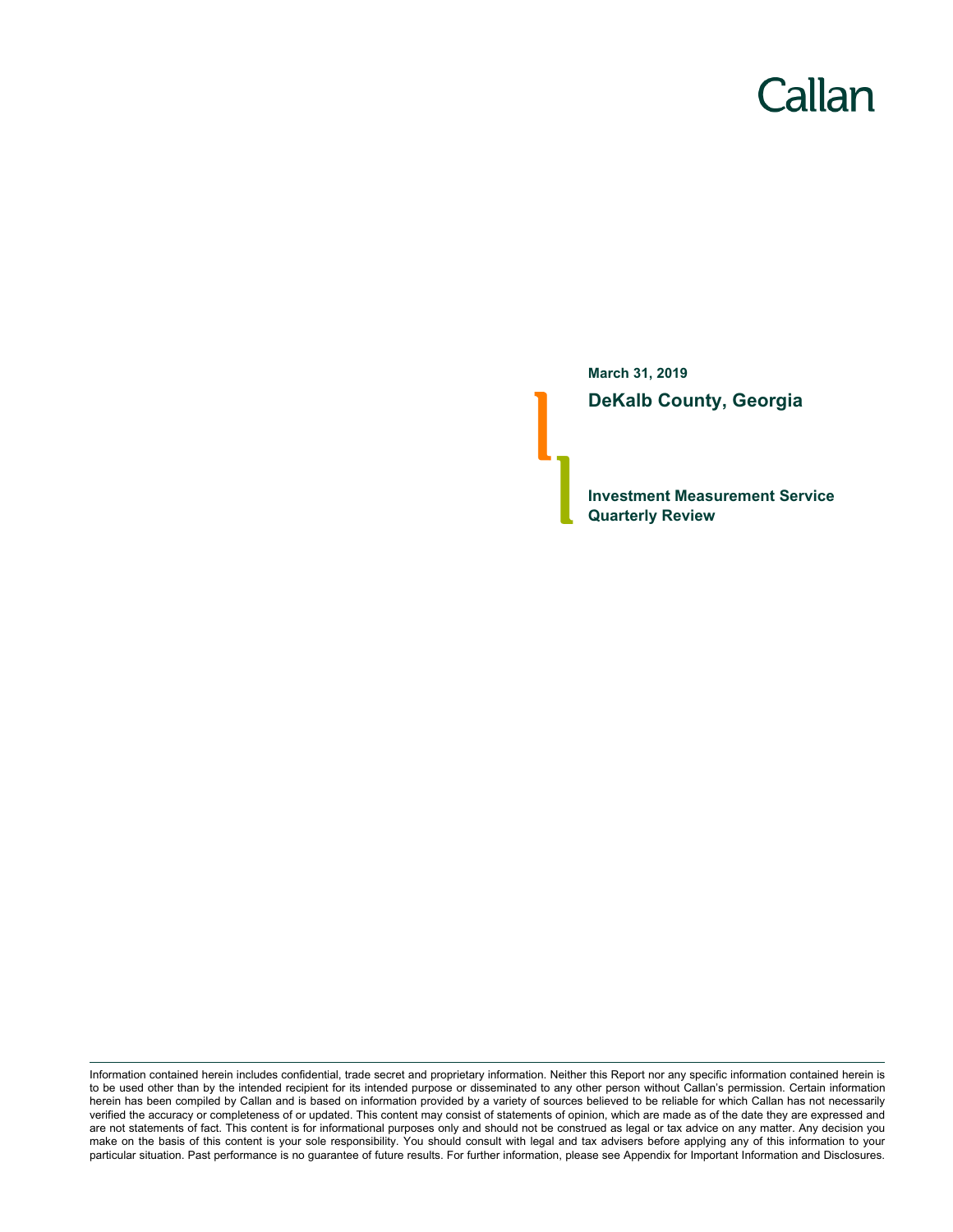# **Actual vs Target Asset Allocation As of March 31, 2019**

The top left chart shows the Fund's asset allocation as of March 31, 2019. The top right chart shows the Fund's target asset allocation as outlined in the investment policy statement. The bottom chart ranks the fund's asset allocation and the target allocation versus the Callan Public Fund Sponsor Database.





|                       | \$000s    | Weight |         | Percent                      | \$000s            |
|-----------------------|-----------|--------|---------|------------------------------|-------------------|
| Asset Class           | Actual    | Actual | Tarɑet  | <b>Difference</b>            | <b>Difference</b> |
| Domestic Equity       | 876.821   | 62.9%  | 60.0%   | 2.9%                         | 41.039            |
| Domestic Fixed Income | 331.523   | 23.8%  | 25.0%   | $(1.2\%)$                    | (16, 719)         |
| International Equity  | 168.105   | 12.1%  | 15.0%   | $\langle 2.9\% \rangle$ 1.2% | 40,841            |
| Cash Account          | 16.520    | 1.2%   | $0.0\%$ |                              | 16,520            |
| Total                 | 1.392.969 | 100.0% | 100.0%  |                              |                   |

#### **Asset Class Weights vs Callan Public Fund Sponsor Database**



\* Current Quarter Target = 50.0% S&P 500 Index, 20.0% Blmbg Aggregate, 15.0% MSCI EAFE, 10.0% Russell 2000 Index and 5.0% ML IG US Converts 5% Cap.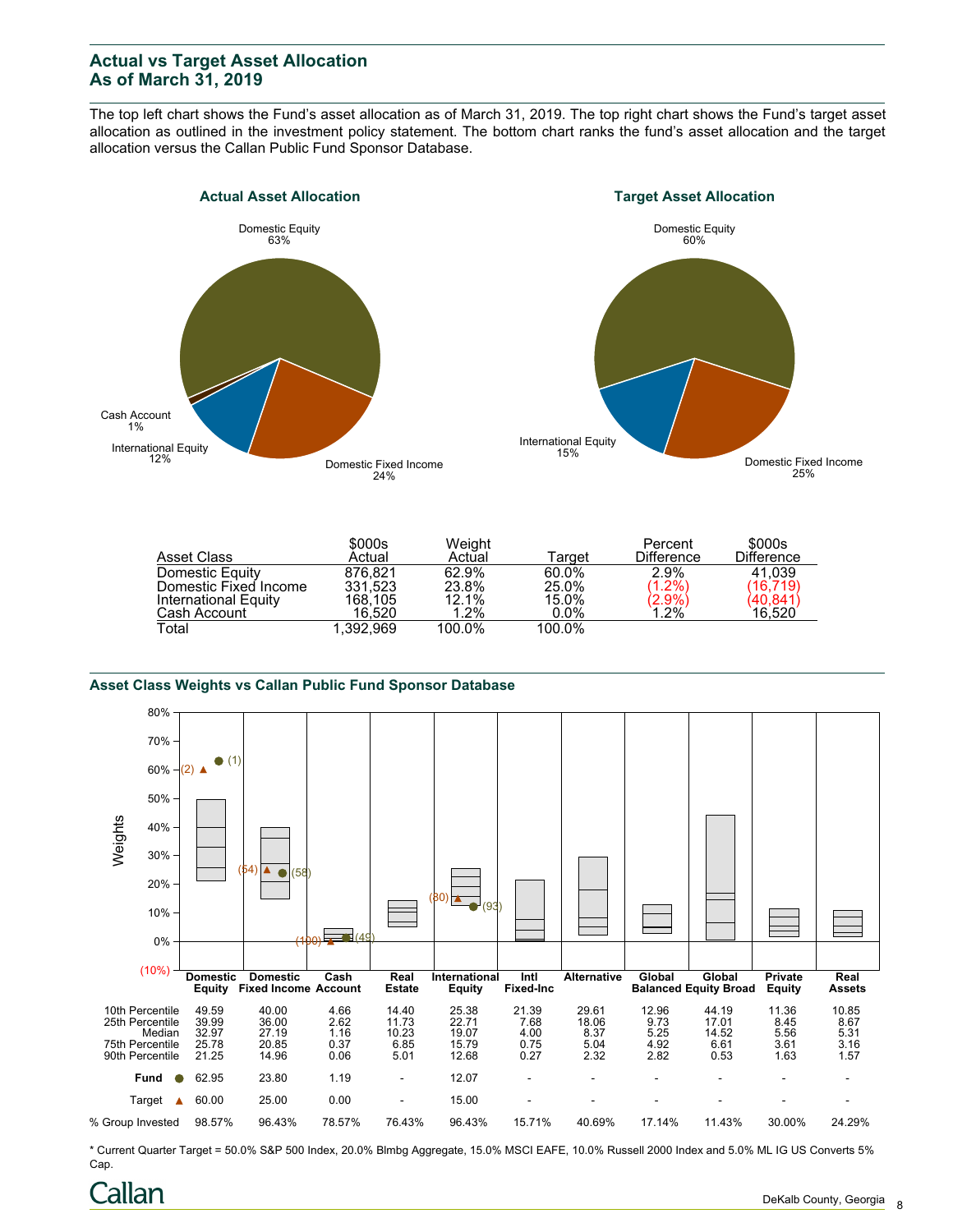# **Actual vs Target Asset Allocation As of March 31, 2019**

The first chart below shows the Fund's asset allocation as of March 31, 2019. The second chart shows the Fund's target asset allocation as outlined in the investment policy statement.



| Asset Class                       | \$000s<br>Actual | Weight<br>Actual | Target  | Percent<br><b>Difference</b> | \$000s<br><b>Difference</b> |
|-----------------------------------|------------------|------------------|---------|------------------------------|-----------------------------|
| Domestic Equity (Cost)            | 508.279          | 49.9%            | 60.0%   | $(10.1\%)$                   | (103, 297)                  |
| Domestic Fixed Income (Co 321,347 |                  | 31.5%            | 25.0%   | 6.5%                         | 66.523                      |
| International Equity (Cos         | 173.182          | 17.0%            | 15.0%   | 2.0%                         | 20,288                      |
| Cash Account (Cost)               | 16.487           | 1.6%             | $0.0\%$ | $1.6\%$                      | 16.487                      |
| Total                             | 1.019.294        | 100.0%           | 100.0%  |                              |                             |

\* Current Quarter Target = 50.0% S&P 500 Index, 20.0% Blmbg Aggregate, 15.0% MSCI EAFE, 10.0% Russell 2000 Index and 5.0% ML IG US Converts 5% Cap.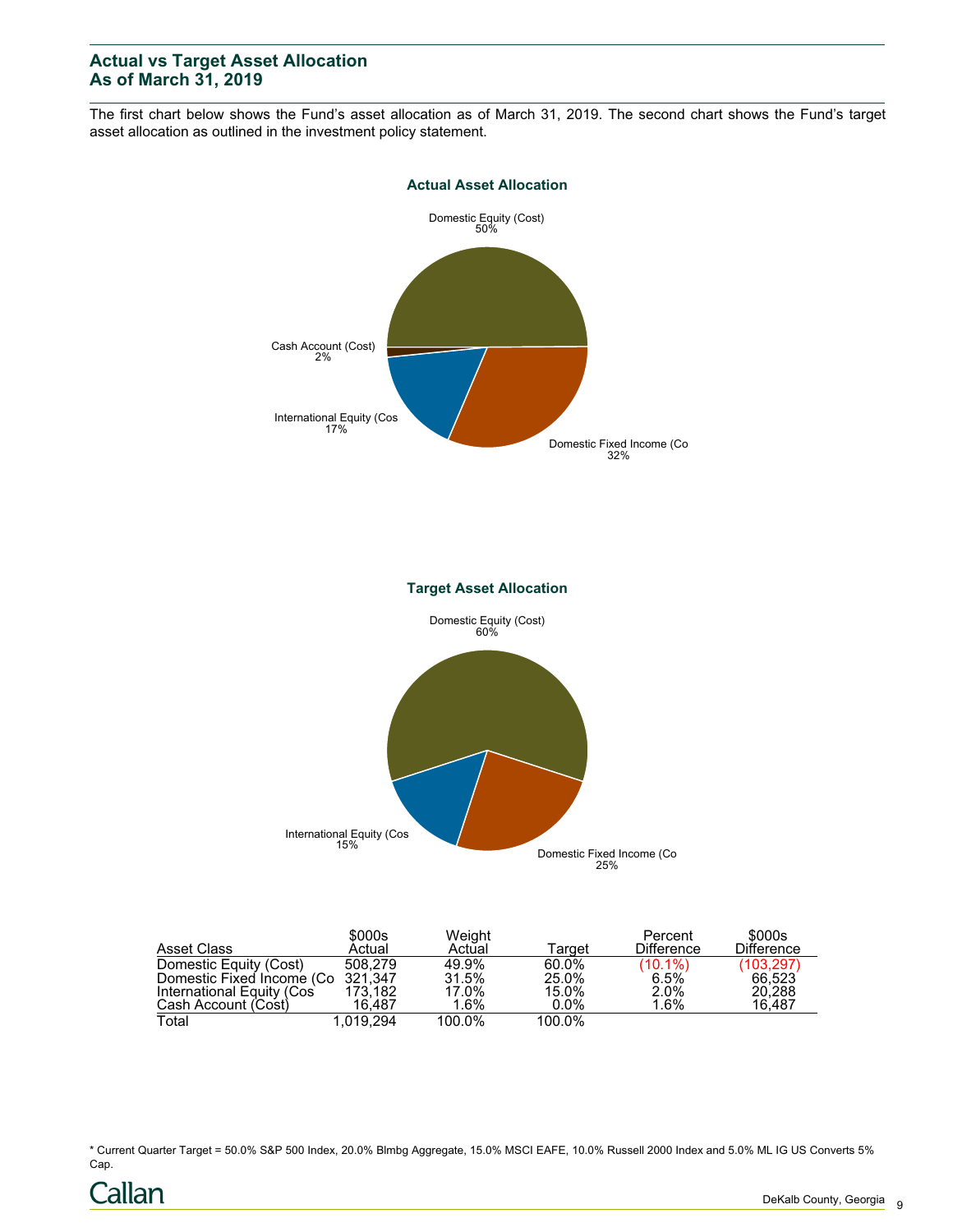# **Investment Manager Asset Allocation**

The table below contrasts the distribution of assets across the Fund's investment managers as of March 31, 2019, with the distribution as of December 31, 2018. The change in asset distribution is broken down into the dollar change due to Net New Investment and the dollar change due to Investment Return.

|                                  | March 31, 2019      |        |                |               | <b>December 31, 2018</b> |          |  |
|----------------------------------|---------------------|--------|----------------|---------------|--------------------------|----------|--|
|                                  | <b>Market Value</b> | Weight | Net New Inv.   | Inv. Return   | <b>Market Value</b>      | Weight   |  |
| <b>Domestic Equity</b>           | \$876,820,787       | 62.95% | \$(22,997,630) | \$110,644,020 | \$789,174,396            | 62.56%   |  |
| Large Cap                        | \$714,431,710       | 51.29% | \$(22,997,630) | \$90,173,622  | \$647,255,718            | 51.31%   |  |
| Jennison Associates              | 219.493.434         | 15.76% |                | 32,363,643    | 187, 129, 792            | 14.83%   |  |
| Montag & Caldwell                | 4,966               | 0.00%  |                | 2,390         | 2.577                    | $0.00\%$ |  |
| Edgar Lomax                      | 36.625.505          | 2.63%  |                | 3,202,952     | 33.422.553               | 2.65%    |  |
| Gabelli Asset Management         | 179.287.893         | 12.87% |                | 19,176,934    | 160,110,960              | 12.69%   |  |
| Southeastern Asset Mgmt.         | 141,528,095         | 10.16% | 2,370          | 15,518,116    | 126,007,608              | 9.99%    |  |
| Ivy Large Value                  | 12.204.449          | 0.88%  | (23,000,000)   | 2.459.024     | 32.745.426               | 2.60%    |  |
| Loomis Large Cap Growth          | 125,287,367         | 8.99%  |                | 17.450.564    | 107,836,803              | 8.55%    |  |
| <b>Small Cap</b>                 | \$162,389,077       | 11.66% | \$0            | \$20,470,398  | \$141,918,679            | 11.25%   |  |
| Frontier Capital Management      | 80.910.702          | 5.81%  | 0              | 10.736.791    | 70.173.911               | 5.56%    |  |
| <b>EARNEST Partners</b>          | 81.478.374          | 5.85%  | $\Omega$       | 9,733,607     | 71.744.768               | 5.69%    |  |
| <b>Domestic Fixed Income</b>     | \$331,523,211       | 23.80% | \$0            | \$13,495,091  | \$318,028,120            | 25.21%   |  |
| Segall Bryant & Hamill           | 161,485,673         | 11.59% | $\Omega$       | 4,702,868     | 156,782,805              | 12.43%   |  |
| Income Research & Mgmt           | 89,052,854          | 6.39%  | 0              | 2,710,237     | 86,342,617               | 6.84%    |  |
| <b>Advent Capital Management</b> | 80,984,684          | 5.81%  | $\Omega$       | 6,081,985     | 74,902,698               | 5.94%    |  |
| <b>International Equity</b>      | \$168,104,669       | 12.07% | \$0            | \$14,964,253  | \$153,140,417            | 12.14%   |  |
| Marathon                         | 38.869.646          | 2.79%  | 0              | 3,421,233     | 35.448.413               | 2.81%    |  |
| T. Rowe Price Inst Intl Core Eq. | 129.235.023         | 9.28%  | $\Omega$       | 11,543,020    | 117,692,004              | 9.33%    |  |
| <b>Cash Account</b>              | \$16,520,317        | 1.19%  | \$15,376,338   | \$62,677      | \$1,081,302              | 0.09%    |  |
| <b>Total Fund</b>                | \$1,392,968,985     | 100.0% | \$(7,621,291)  | \$139,166,041 | \$1,261,424,235          | 100.0%   |  |

#### **Asset Distribution Across Investment Managers**

Callan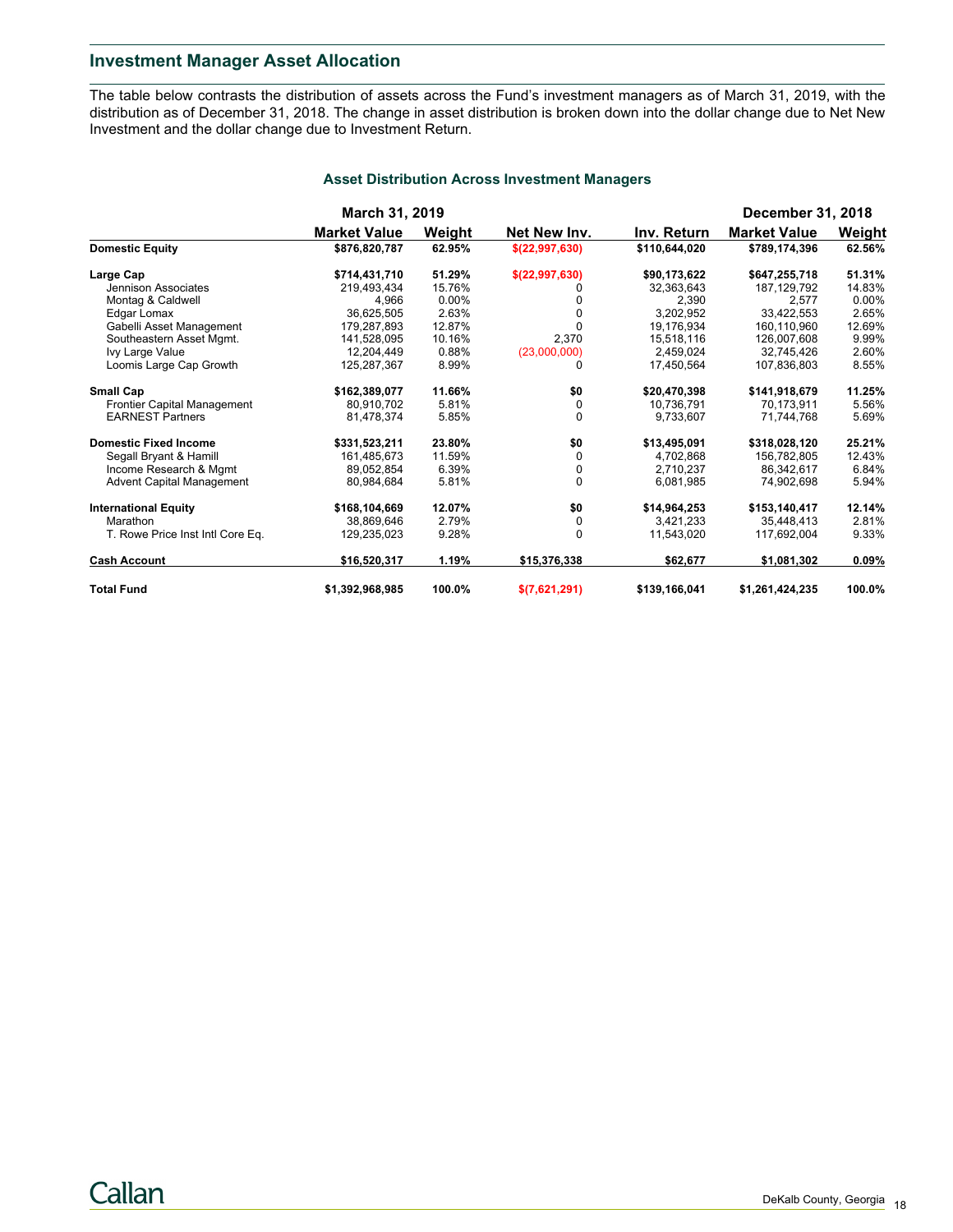#### **Investment Manager Returns**

The table below details the rates of return for the Fund's investment managers over various time periods ended March 31, 2019. Negative returns are shown in red, positive returns in black. Returns for one year or greater are annualized. The first set of returns for each asset class represents the composite returns for all the fund's accounts for that asset class.

|                                                                                                                                        | <b>Returns for Periods Ended March 31, 2019</b>        |                                                       |                                                       |                                                    |                                                |
|----------------------------------------------------------------------------------------------------------------------------------------|--------------------------------------------------------|-------------------------------------------------------|-------------------------------------------------------|----------------------------------------------------|------------------------------------------------|
|                                                                                                                                        | Last                                                   | Last                                                  | Last<br>3                                             | Last<br>5                                          | Last<br>10                                     |
|                                                                                                                                        | Quarter                                                | Year                                                  | Years                                                 | Years                                              | <b>Years</b>                                   |
| <b>Domestic Equity</b><br>Domestic Equity Benchmark (1)<br>Russell 3000                                                                | 14.13%<br>13.83%<br>14.04%                             | 5.28%<br>8.28%<br>8.77%                               | 12.21%<br>13.47%<br>13.48%                            | 8.28%<br>10.31%<br>10.36%                          | 15.39%<br>15.89%<br>16.00%                     |
| Large Cap<br>S&P 500 Index                                                                                                             | 14.08%<br>13.65%                                       | 6.42%<br>9.50%                                        | 12.15%<br>13.51%                                      | 8.29%<br>10.91%                                    | 15.08%<br>15.92%                               |
| <b>Large Cap Growth</b><br>Jennison Associates<br>Loomis Large Cap Growth                                                              | 16.92%<br>17.32%<br>16.22%                             | 12.81%<br>12.48%<br>13.25%                            | 16.66%<br>19.98%                                      | 12.91%<br>14.82%                                   | 16.40%<br>18.29%                               |
| Russell 1000 Growth                                                                                                                    | 16.10%                                                 | 12.75%                                                | 16.53%                                                | 13.50%                                             | 17.52%                                         |
| <b>Large Cap Value</b><br>Edgar Lomax<br>Gabelli Asset Management<br>Southeastern Asset Mgmt.<br>Ivy Large Value<br>Ŕussell 1000 Value | 11.56%<br>9.62%<br>12.02%<br>12.32%<br>7.80%<br>11.93% | 1.24%<br>10.69%<br>2.37%<br>(3.67%)<br>4.56%<br>5.67% | 8.69%<br>12.93%<br>9.97%<br>5.74%<br>10.21%<br>10.45% | 5.08%<br>9.85%<br>5.81%<br>2.81%<br>6.86%<br>7.72% | 14.37%<br>16.40%<br>16.15%<br>12.52%<br>14.52% |
| <b>Small Cap</b><br>Russell 2000                                                                                                       | 14.41%<br>14.58%                                       | 0.40%<br>2.05%                                        | 12.75%<br>12.92%                                      | 8.50%<br>7.05%                                     | 17.32%<br>15.36%                               |
| <b>Small Cap Growth</b><br><b>Frontier Capital Mgmt</b><br>Russell 2500 Growth                                                         | 15.28%<br>18.99%                                       | 2.85%<br>7.54%                                        | 12.69%<br>15.60%                                      | 8.04%<br>9.72%                                     | 18.51%<br>17.50%                               |
| <b>Small Cap Value</b><br><b>EARNEST Partners</b><br>Russell 2000 Value                                                                | 13.57%<br>11.93%                                       | $(1.91\%)$<br>0.17%                                   | 12.81%<br>10.86%                                      | 8.97%<br>5.59%                                     | 16.52%<br>14.12%                               |
| <b>Domestic Fixed Income</b><br>Dom. Fixed Income Benchmark (2)                                                                        | 4.24%<br>4.00%                                         | 5.42%<br>5.08%                                        | 4.67%<br>4.59%                                        | 4.66%<br>4.53%                                     | 6.26%<br>4.87%                                 |
| Segall Bryant & Hamill (6)<br>Income Research & Mgmt (5)<br>Blended Benchmark (3)                                                      | 3.00%<br>3.14%<br>2.94%                                | 5.72%<br>4.68%<br>4.48%                               | 3.05%<br>2.09%<br>2.03%                               | 3.40%<br>3.05%<br>2.74%                            | 4.31%<br>3.55%                                 |
| <b>Advent Capital Management</b><br>ML Investment Grade Convertibles<br>ML IG US Convertibles 5% Cap                                   | 8.12%<br>6.91%<br>8.24%                                | 5.64%<br>5.66%<br>7.60%                               | 11.98%<br>14.67%<br>12.78%                            | 9.75%<br>11.54%<br>9.97%                           | 12.02%<br>12.73%<br>$\overline{\phantom{a}}$   |
| <b>International Equity</b><br><b>MSCI EAFE Index</b>                                                                                  | 9.77%<br>9.98%                                         | (5.81%)<br>$(3.71\%)$                                 | 7.69%<br>7.27%                                        | 2.01%<br>2.33%                                     | 8.70%<br>8.96%                                 |
| T. Rowe Price Inst Intl Core Eq. (4)<br><b>MSCI EAFE Index</b>                                                                         | 9.81%<br>9.98%                                         | (6.26%)<br>$(3.71\%)$                                 | 7.55%<br>7.27%                                        | 2.81%<br>2.33%                                     | 8.96%                                          |
| Marathon<br><b>MSCI EAFE Index</b>                                                                                                     | 9.65%<br>9.98%                                         | (4.29%)<br>$(3.71\%)$                                 | 7.27%                                                 | 2.33%                                              | 8.96%                                          |
| <b>Total Fund</b><br>Total Fund Target*                                                                                                | 11.06%<br>10.76%                                       | 3.93%<br>5.86%                                        | 9.73%<br>10.41%                                       | 6.63%<br>7.88%                                     | 11.72%<br>11.74%                               |

\* Current Quarter Target = 50.0% S&P 500 Index, 20.0% Blmbg Aggregate, 15.0% MSCI EAFE, 10.0% Russell 2000 Index and 5.0% ML IG US Converts 5% Cap.

(1) 83.3% S&P 500 and 16.7% Russell 2000 through June 30, 2007; 81.8% S&P 500 and 18.2% Russell 2000 through<br>September 30, 2010; 83.3% S&P 500 and 16.7% Russell 2000 through July 31, 2014; 84.6% S&P 500 and 15.4% Russell 2

(2) 83.3% Blmbg Aggregate and 16.7% ML Investment Grade Convertibles through July 31, 2014, and 80% Blmbg Aggregate and<br>20% ML Investment Grade Convertibles thereafter.<br>(3) Blmbg Aggregate through July 31, 2010; Blmbg Gov/

(4) T. Rowe Price International Core Equity Fund was moved from the mutual fund into the International Core Equity Trust class B on 6/19/2018. Mutual Fund returns are net of fees.

Only full quarter manager returns shown. (5) On November 15, 2016, the JP Morgan account closed and IR&M began transitioning the portfolio. Official performance for IR&M begins on February 1, 2017.

(6) Denver Investment Advisors was acquired in 2Q 2018 and was renamed to Segall Bryant & Hamill.

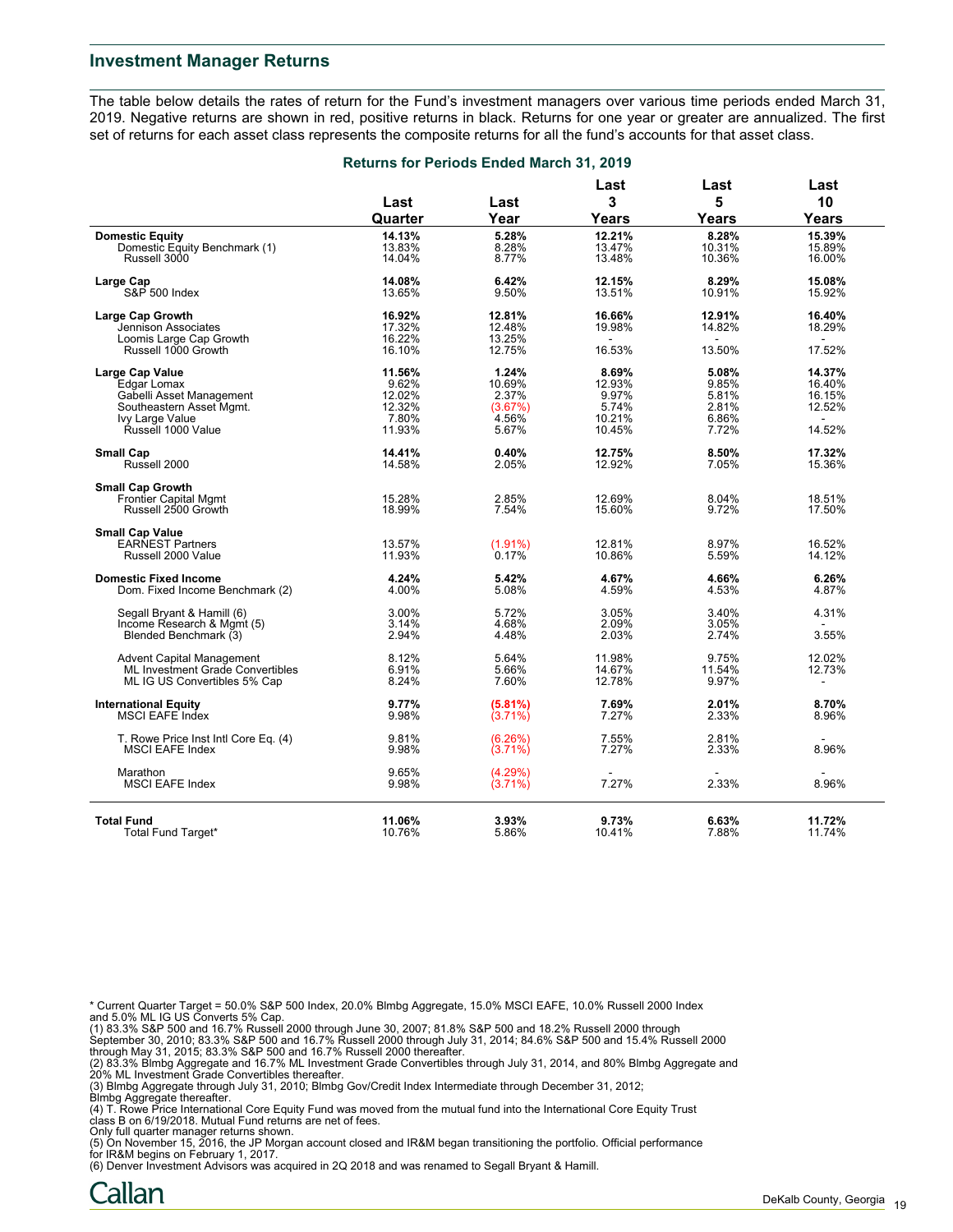### **Investment Manager Returns**

The table below details the rates of return for the Fund's investment managers over various time periods ended March 31, 2019. Negative returns are shown in red, positive returns in black. Returns for one year or greater are annualized. The first set of returns for each asset class represents the composite returns for all the fund's accounts for that asset class.

| <b>Returns for Periods Ended March 31, 2019</b> |                     |                     |                     |  |  |  |  |
|-------------------------------------------------|---------------------|---------------------|---------------------|--|--|--|--|
|                                                 | Last<br>15<br>Years | Last<br>20<br>Years | Last<br>25<br>Years |  |  |  |  |
| <b>Domestic Equity</b>                          | 8.68%               | 7.54%               | 10.28%              |  |  |  |  |
| Domestic Equity Benchmark (1)                   | 8.51%               | $6.00\%$            | 9.77%               |  |  |  |  |
| Russell 3000                                    | 8.68%               | 6.48%               | 9.78%               |  |  |  |  |
| Jennison Associates                             | 10.98%              | 7.23%               | 11.10%              |  |  |  |  |
| Russell 1000 Growth                             | 9.71%               | 5.51%               | 9.74%               |  |  |  |  |
| Gabelli Asset Management                        | 10.08%              | 9.64%               | 11.84%              |  |  |  |  |
| Southeastern Asset Mgmt.                        | 6.16%               | 7.48%               | 10.10%              |  |  |  |  |
| Russell 1000 Value                              | 7.63%               | 6.68%               | 9.60%               |  |  |  |  |
| <b>Domestic Fixed Income</b>                    | 4.52%               | $5.22\%$            | 5.73%               |  |  |  |  |
| Dom. Fixed Income Benchmark (2)                 | 4.62%               | 5.26%               | 5.75%               |  |  |  |  |
| Segall Bryant & Hamill                          | 4.18%               | 4.98%               | 5.24%               |  |  |  |  |
| Blended Benchmark (3)                           | 3.74%               | 4.59%               | 5.21%               |  |  |  |  |
| <b>Total Fund</b>                               | 7.11%               | 6.66%               | 8.68%               |  |  |  |  |
| Total Fund Target*                              | 7.29%               | 6.12%               | 8.55%               |  |  |  |  |

\* Current Quarter Target = 50.0% S&P 500 Index, 20.0% Blmbg Aggregate, 15.0% MSCI EAFE, 10.0% Russell 2000 Index and 5.0% ML IG US Converts 5% Cap.

(1) S&P 500 through June 30, 2005; 83.3% S&P 500 and 16.7% Russell 2000 through June 30, 2007; 81.8% S&P 500 and 18.2% Russell 2000 through September 30, 2010; 83.3% S&P 500 and 16.7% Russell 2000 through July 31, 2014; 84.6% S&P 500 and 15.4% Russell 2000 through May 31, 2015; 83.3% S&P 500 and 16.7% Russell 2000 thereafter.

(2) 83.3% Blmbg Aggregate and 16.7% ML Investment Grade Convertibles through July 31, 2014, and 80% Blmbg Aggregate and 20% ML Investment Grade Convertibles thereafter.

(3) Blmbg Aggregate through July 31, 2010; Blmbg Gov/Credit Index Intermediate through December 31, 2012; Blmbg Aggregate thereafter.

Only full quarter manager returns shown.